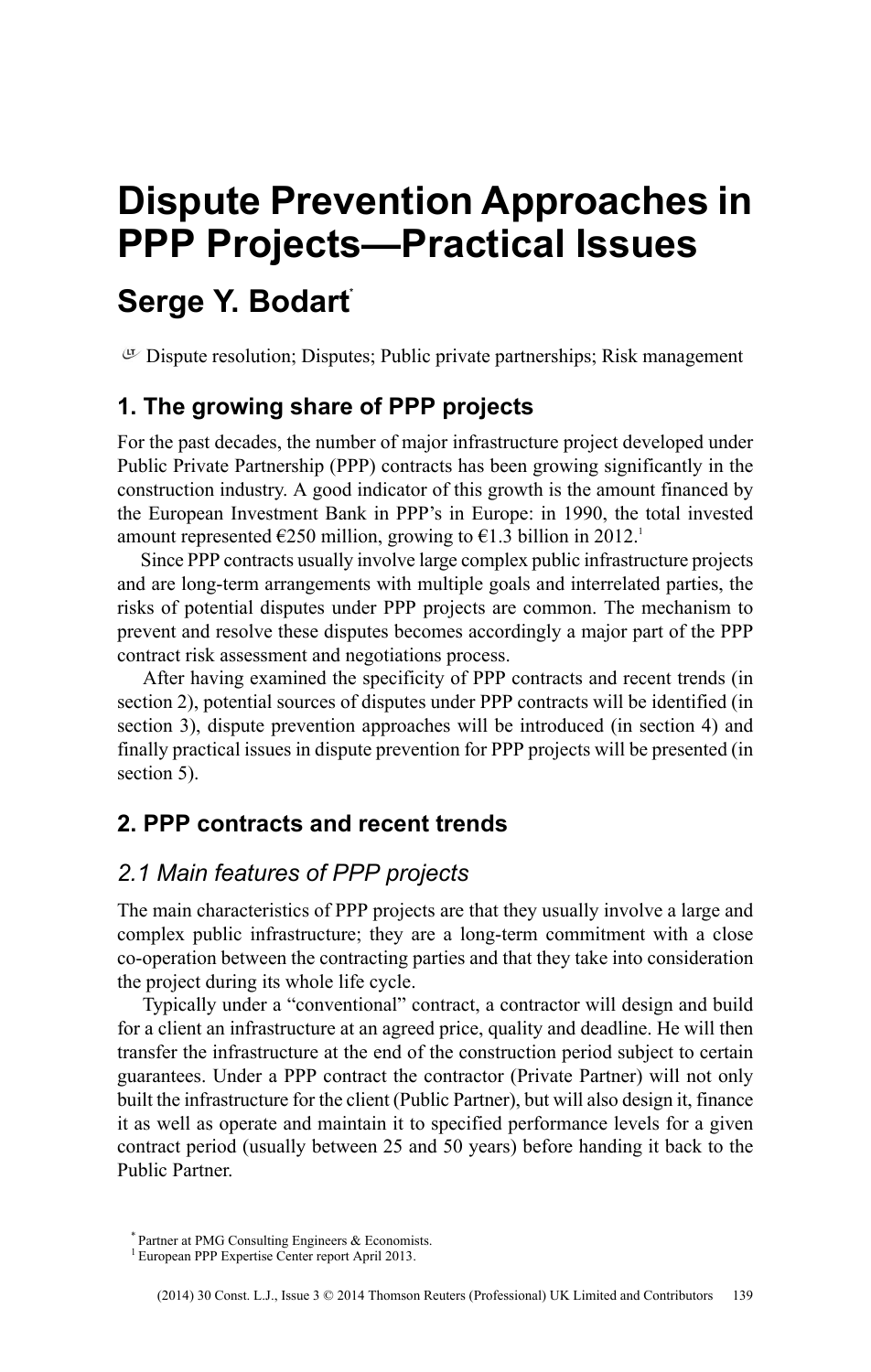The rationale of a PPP approach is to develop, implement and operate a public infrastructure in the most efficient way possible, through a close and long-term co-operation between the Private Partner (usually a consortium of contractors, investors and operators) and the Public Partner (usually a local, regional, or national public authority, or administration).

By taking into consideration the whole life cycle of the infrastructure from its initial development up to its handing back to the Public Partner, while operating and maintaining the infrastructure, the Private Partner is in a better position to optimise the project in terms of required quality, costs and delays but also in terms of the infrastructure functionality in the most efficient way. The infrastructure operation scope, maintenance scope and risks during the entire contract period are studied and optimised from the very beginning of the project development and design of the project.

The Private Partner's compensation can be paid through revenues generated by the project itself (PPP/Concession Contract—for example, toll paid by users on a highway), or by an availability payment paid by the Public Partner (PPP/Availability Contract—for example, a hospital, or a school building) and subject to availability performance criteria.

One of the keys to a successful PPP project which contributes to the project optimisation is a balanced allocation of the rights and obligations and therefore the project risks between the partners. The basic principle for a balanced risk distribution is that each partner carries the project risks it is best able to master, thus reducing the overall cost of risk and contributing to the project optimisation.

As it stands, PPP projects may not be a "new idea", but the closer and long-term co-operation, together with a life cycle approach, offers more optimisation possibilities. This approach coupled with a proper control of the infrastructure functional performance over the contract term will provide overall benefit to both the Public and Private Partners.

Based on this short review of PPP project features, one can easily picture that these will have an impact on the potential sources of disputes and on the approaches to dispute prevention.

#### *2.2 Contract structure and risk allocation*

The main parties to a PPP contract are the Public and the Private Partner. In practice, the Private Partner, a consortium of companies, usually establishes a project company (a project Special Purpose Vehicle, or Company—an SPV). This SPV, while managing the PPP contract and the interface with the Public Partner, will usually sub-contract the design and construction works to an EPC contractor, whilst the operation and maintenance services will be sub-contracted to an operator. All the rights and obligations under the PPP contracts are directly passed through to these sub-contractors in the sub-contracts (on the back to back principle)

This structure is part of the project optimisation process, but implies multiple parties with multilayer of contracts and interfaces adding to the complexity of the PPP contractual structure.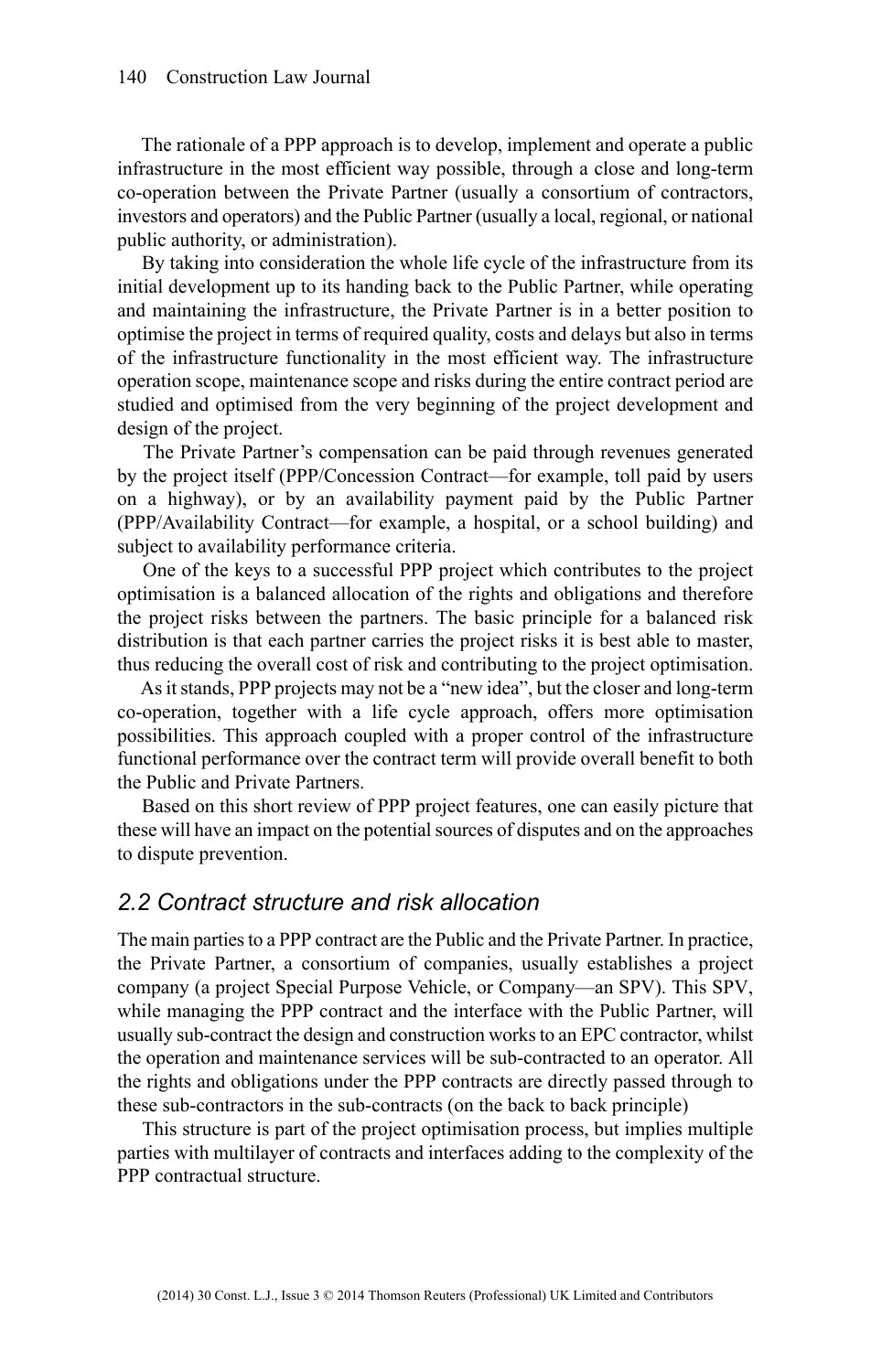

*Figure 1:*

As mentioned before, the risk allocation is a key issue for PPP projects. The following risk allocation is based upon the experience and data of more than 30 PPP projects. It provides an "average" picture of a typical risk allocation, although a risk allocation will vary for each PPP by its nature and following the contract negotiations.

Table 1 emphasises the mains risks and the responsibility distribution between the Public and Private Partners and provides a sense for potential sources of disputes.

| <b>Risks</b>                                      | <b>Public Partner</b> | <b>Private Partner</b> |
|---------------------------------------------------|-----------------------|------------------------|
| <b>General risks</b>                              |                       |                        |
| General change in law                             |                       | X                      |
| Specific change in law (specific to the project)  | X                     |                        |
| <b>Development phase</b>                          |                       |                        |
| Land expropriation for the project                | $\mathbf{X}$          |                        |
| Documents for permits and authorisation           |                       | $\mathbf{X}$           |
| Issue of authorisations and permits               | $\mathbf{X}$          |                        |
| Design (cost and delays)                          |                       | $\mathbf{X}$           |
| Private financing/Financial close                 |                       | $\mathbf{X}$           |
| <b>Construction phase</b>                         |                       |                        |
| Existing site conditions                          |                       | $\mathbf{X}$           |
| Existing networks (electricity, water, gas, etc.) |                       | X                      |
| Geotechnical risks                                | X                     | $\mathbf{X}$           |
| Archaeological risks                              | X                     | $\mathbf{X}$           |
| Existing contamination risks                      | X                     | $\mathbf{X}$           |
| Construction works including equipment            |                       | $\mathbf{X}$           |
| Lump sum fixed price                              |                       | $\mathbf{X}$           |
| Working programme/Construction delay              |                       | $\mathbf{X}$           |

**Table 1**

(2014) 30 Const. L.J., Issue 3 © 2014 Thomson Reuters (Professional) UK Limited and Contributors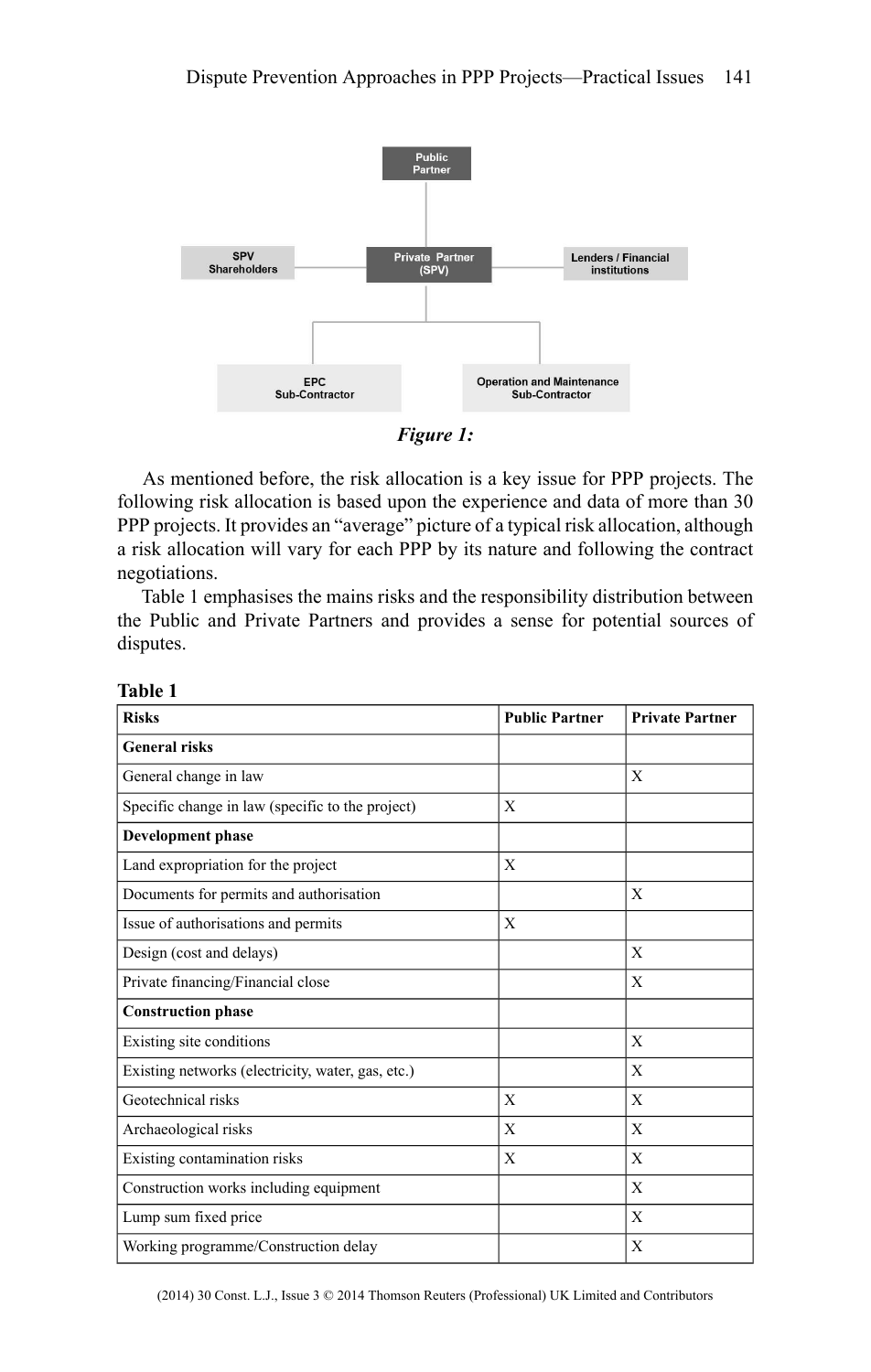#### 142 Construction Law Journal

| <b>Risks</b>                                       | <b>Public Partner</b> | <b>Private Partner</b> |
|----------------------------------------------------|-----------------------|------------------------|
| Force majeure                                      | X                     | X                      |
| Construction guarantee and insurances              |                       | X                      |
| Operation and maintenance phase                    |                       |                        |
| Documents for permits and authorisation            |                       | X                      |
| Issue of authorisations and permits                | X                     |                        |
| Revenue risk                                       | X                     | X                      |
| Availability payment                               | X                     | X                      |
| Lump sum operations and maintenance costs          |                       | X                      |
| Major equipment replacement and repair             |                       | X                      |
| Technology changes                                 |                       | X                      |
| Availability and performance criteria              |                       | X                      |
| Force majeure                                      | X                     | X                      |
| Operation and maintenance guarantee and insurances |                       | X                      |
| Hand-back requirement at end of contract period    |                       | $\mathbf{X}$           |

## *2.3 Recent trends in PPP contracts*

Recent trends shows that there is a growing share of PPP projects which are being contracted for existing infrastructures which need to be upgraded, or extended to today's standard with a focus on the equipment renewal, operation and maintenance services, rather than on new construction works.

With regard to the procurement process, one observes that in the PPP procurement procedure, the public procurement authorities require more often from the bidders a two- to three-step competitive dialogue before the contract is awarded. This comes as an addition to the initial prequalification procedure. The rationale of this procurement approach is for the Public Partner to obtain from the Private Partner candidates the best possible proposal. By having these multi-step competitive dialogues, the Public Partner provides himself with a tool whereby he can negotiate in parallel with several candidates and extract from these dialogues the best possible functional project and optimised risk allocation. Usually in the ultimate step before the contract is awarded, two bidders are invited to provide their best and final offer (BAFO). After nomination of the one preferred bidder (the final stage of the process), the Public Partner still benefits from an alternative BAFO in case the preferred bidder cannot reach financial close. In this way, the Public Partner is not obliged to repeat the process and is in a position to rapidly award and implement the project.

During the last decade, the financing of infrastructures with 100 per cent revenue risk for the Private Partner (revenue generated by the project, e.g. a toll highway) has become more and more difficult to obtain under reasonable and competitive financing conditions from banks and financial institutions. Banks and financial institutions are nowadays reluctant to finance the Private Partner carrying 100 per cent of that risk without having some guarantees from the Public Partner on the revenue forecast. Approach to project revenue risk has evolved to models and risk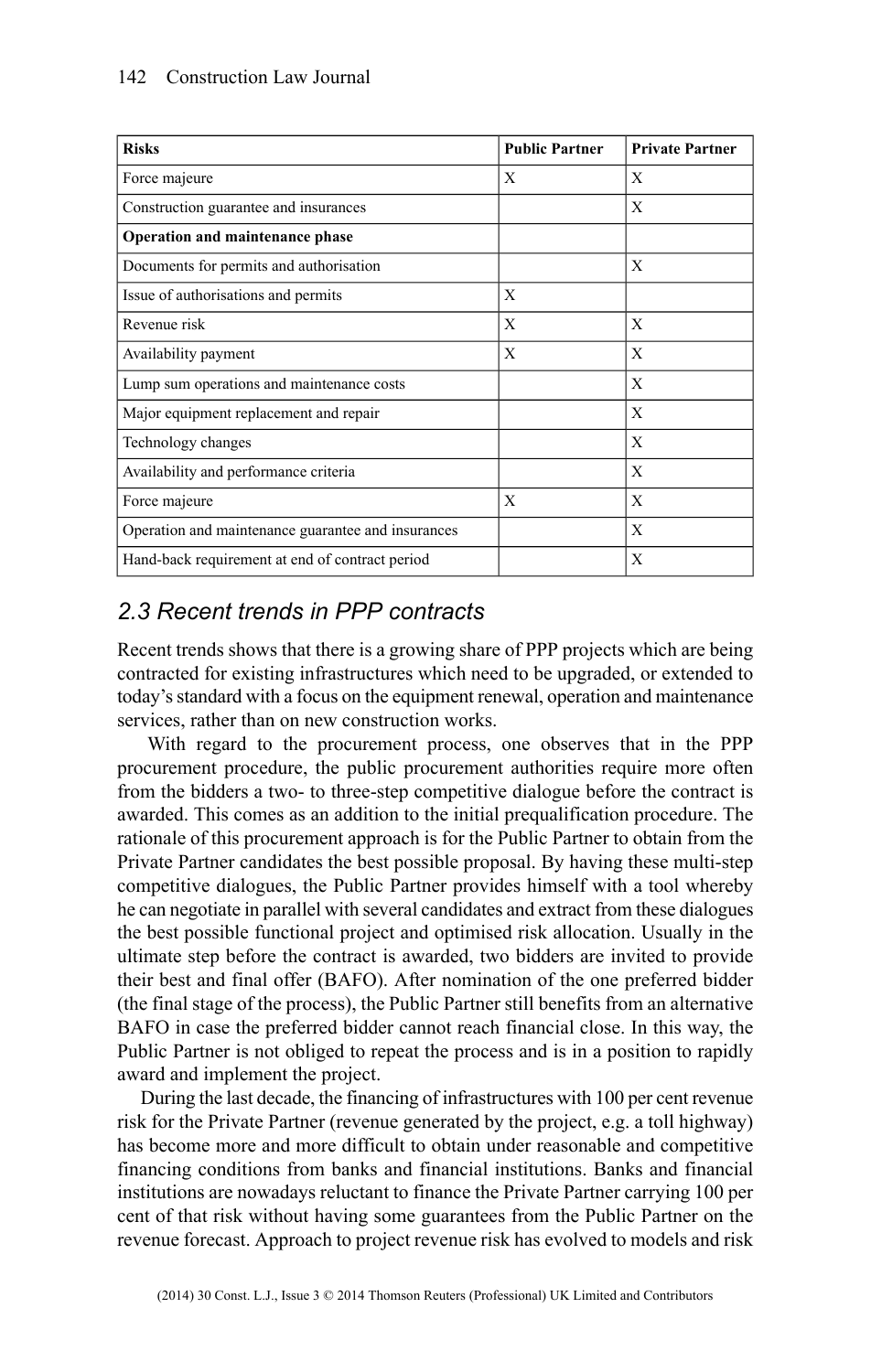allocation whereby this risk is better shared between the Public and the Private Partners.

## **3. Potential sources of disputes under PPP contracts**

### *3.1 Overall context*

The above short review of the main PPP characteristics and features is helpful to identify the areas in which potential disputes may arise under PPP contracts.

The recent financial crisis has also highlighted some of the feasibility weaknesses of certain PPP projects which underwent a full restructuring of the PPP deal (e.g. the highway concessions in Greece).

The list of potential disputes which follows the main project phases does not intend to provide an exhaustive list of potential sources of disputes, but provides some of the conflict issues the Partners may encounter based upon practical experience on several PPP projects. The main project phases are the bid and financial close phase, the construction phase, the operation and maintenance phase, as well as the infrastructure handover at the end of the contract period.

## *3.2 Bid and financial close phases*

The financial close phase follows the PPP contract award after the preferred bidder stage. It requires the Private Partner to fulfil a series of conditions precedent before the contract comes into force. One of these conditions is of course the financial close for the financing of the project.

At this early stage of the project, the main risks and potential sources of dispute can be the following:

- Interruption of the project procurement process by the Public Partner in the bid phase—depending on the reasons for this interruption, the parties may disagree on the justification and level of compensation of project initial development and design services.
- A bad anticipation from both Partners of a bankable risk allocation—this situation could lead ultimately to the impossibility of reaching financial close.
- A drastic change of economic conditions between the contract award and the planned financial close date, affecting the feasibility of the project. This is typically a Private Partner's risk, but may lead to a renegotiation of the PPP contract.
- An excessive optimism (e.g. in the case of traffic forecast for an airport PPP) at the signing of the contract from both sides, with the risk of having to renegotiate the PPP contract, usually relatively soon after the contract award, with as a consequence potential disagreements.

## *3.3 Construction phase*

Before looking into potential sources of dispute in the construction phase, it is worth to emphasising that with regard to the construction scope, PPP contracts are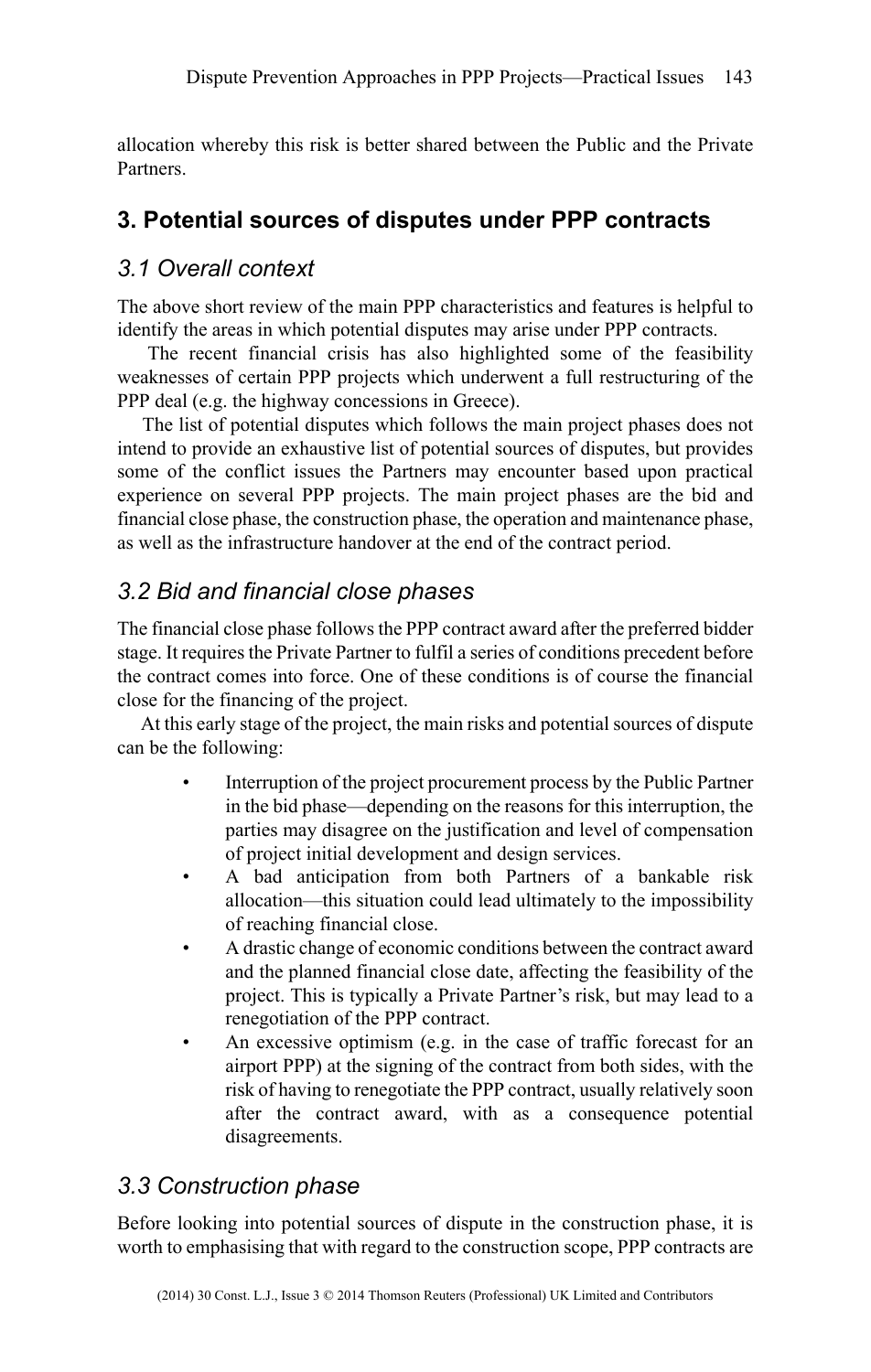in most cases "cost and date certain" contracts, as indicated in the risk allocation table. This should limit the sources of potential disputes related to the cost and completion dates.

As for other contracts, there are penalty clauses in a PPP contract for the benefit of the Public Partner. On the other hand, the Private Partner may claim in case the Public Partner has not fulfilled their obligations. But there are two major conditions in a PPP project which bring the Private Partner to another approach when it comes to potential cost and delay overruns:

- The Private Partner has an obligation to provide a functional infrastructure at a certain cost and date. The detailed infrastructure design and specifications are mostly their own responsibility, as long as the Private Partner fulfils the functional and performance requirements as specified by the Public Partner.
- The Private Partner is self-motivated to finish on time and at cost. Any delay or cost overrun will affect the timing for their compensation and their own return on investment: compensation will start when the infrastructure starts to be operational and in most cases the Private Partner supports any cost overruns (see risk allocation).

These conditions reduce the risk of cost and delay overrun. At the same time, the risk of poor quality is also reduced because the Private Partner is responsible to operate and maintain the infrastructure after its construction on a long-term basis. The Private Partner will see that they have the highest but optimised level of quality in order to keep their operation and maintenance cost under control and service performance to the required level.

Nevertheless, disputes may arise during construction. Based upon the risk allocation matrix presented in section 2.2 above, the potential sources of disputes are:

- compensation for delays in providing the required lands which need to be expropriated;
- cost overrun in land expropriation;
- delays in obtaining authorisation and permits;
- unpredictable archaeological discovery;
- unpredictable geotechnical difficulties;
- unpredictable level of pollution and required level of treatment measures;
- potential dispute sources due to the multiple interfaces (public administration—SPV, SPV—construction contractor, SPV—construction sub-contractor—operator sub-contractor); disputes may arise in case of a poor, or inadequate PPP scope limitation and distribution between the multiple parties.

## *3.4 Operation and maintenance phase*

This phase is characterised by the fact that it is the longest one, covering most of the contract period (typically 25 to 50 years, less the construction period).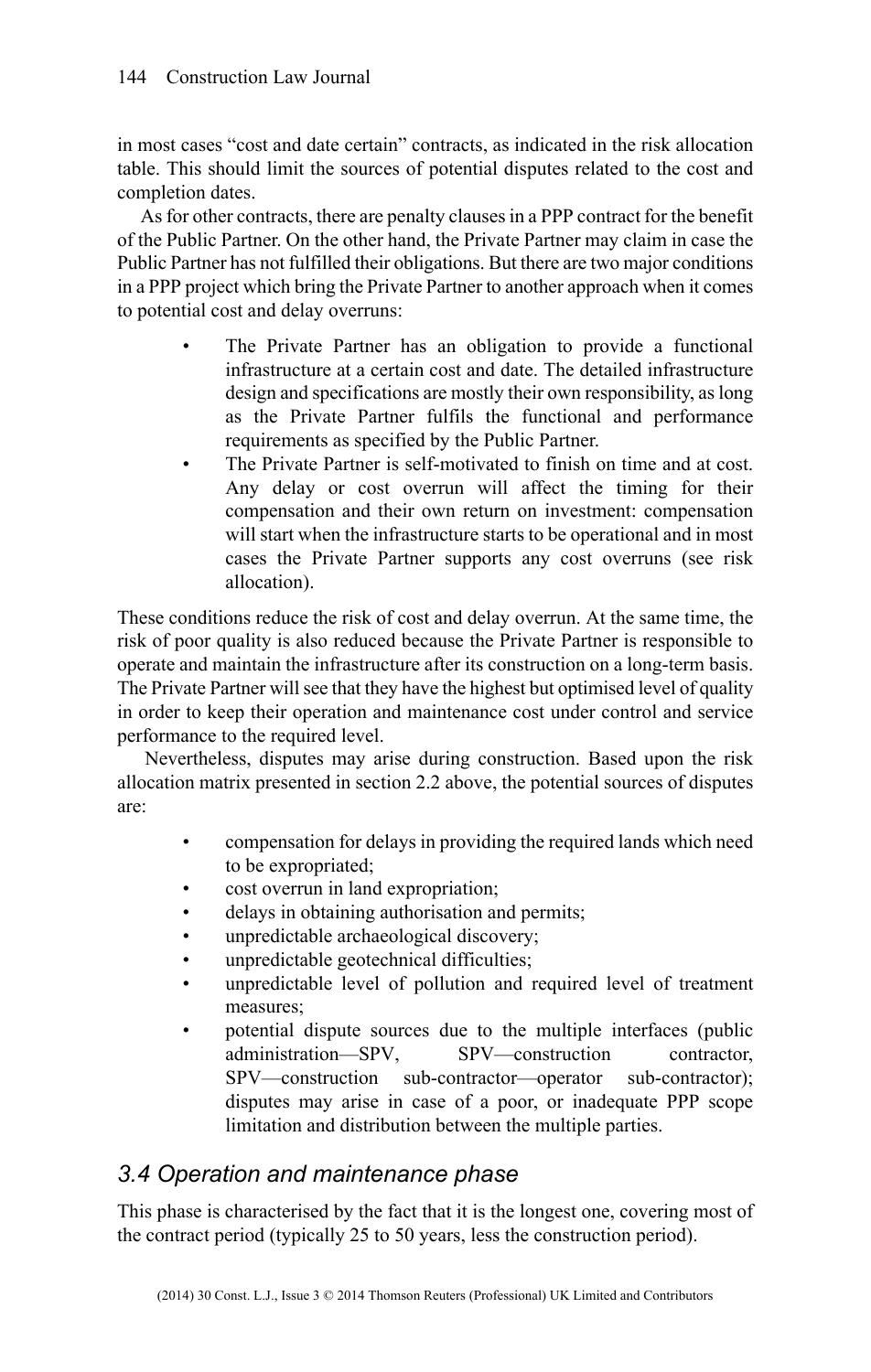During this phase, the Private Partner is subject to performance control and a penalty regime. The Public Partner can monitor and control the level of the infrastructure functional performance. This performance control and penalty regime are more, or less detailed, harsh and very often the result of intensive negotiation between the Partners.

As for the general risk allocation, this penalty regime has to be balanced, providing on one hand the Public Partner a proper control tool and on the other hand sufficient incentive for the Private Partner to perform well. The penalty regime should be simple to implement and should not be too harsh so as to prevent the Public Partner from properly operating the infrastructure at reasonable cost.

Typical sources of disputes during this phase are, for example:

- Disagreement on the justification and on the level of penalties in case of non-compliance of performance criteria and user dissatisfaction.
- The risk of change in law is logically higher during the operation phase. In case this change of law has an impact on the performance of the infrastructure, there is a potential source of dispute on the level of compensation for the Private Partner.
- As in the construction phase, potential disputes may come from the multiple number of interfaces (public administration—SPV, SPV—operator sub-contractor). Disputes may arise in case of a poor, or inadequate PPP scope limitation and distribution between the multiple parties.
- Disagreement on the impact of changes in the competitive environment (e.g. if the Public Partner builds a new alternative road to a new toll bridge or tunnel). There is a potential source of dispute on the level of compensation for the Private Partner.

This phase also includes the handing-back of the infrastructure to the Public Partner at the end of the contract period. Some specific hand-back requirements and conditions are usually fixed in the PPP contract setting the hand-back conditions for the infrastructure. Again, the level of requirements and the way these conditions are verified at the time of the hand-back are subject to intensive negotiation of the PPP contract and may lead to disputes at the time this hand-back takes place. This issue is particularly sensitive for the Private Partner as these hand-back conditions may be capital and investment intensive and they are taking place at the very end of the contract period.

## **4. Dispute prevention approaches**

## *4.1 Main approaches*

The main approaches related to dispute prevention for other type of contracts are of course applicable to PPP contracts. They all have the common goal of preventing disputes at a very early stage and providing informal assistance with the aim of avoiding potential disputes and preserving the relationship between the parties. They are usually less time and cost consuming than dispute resolution.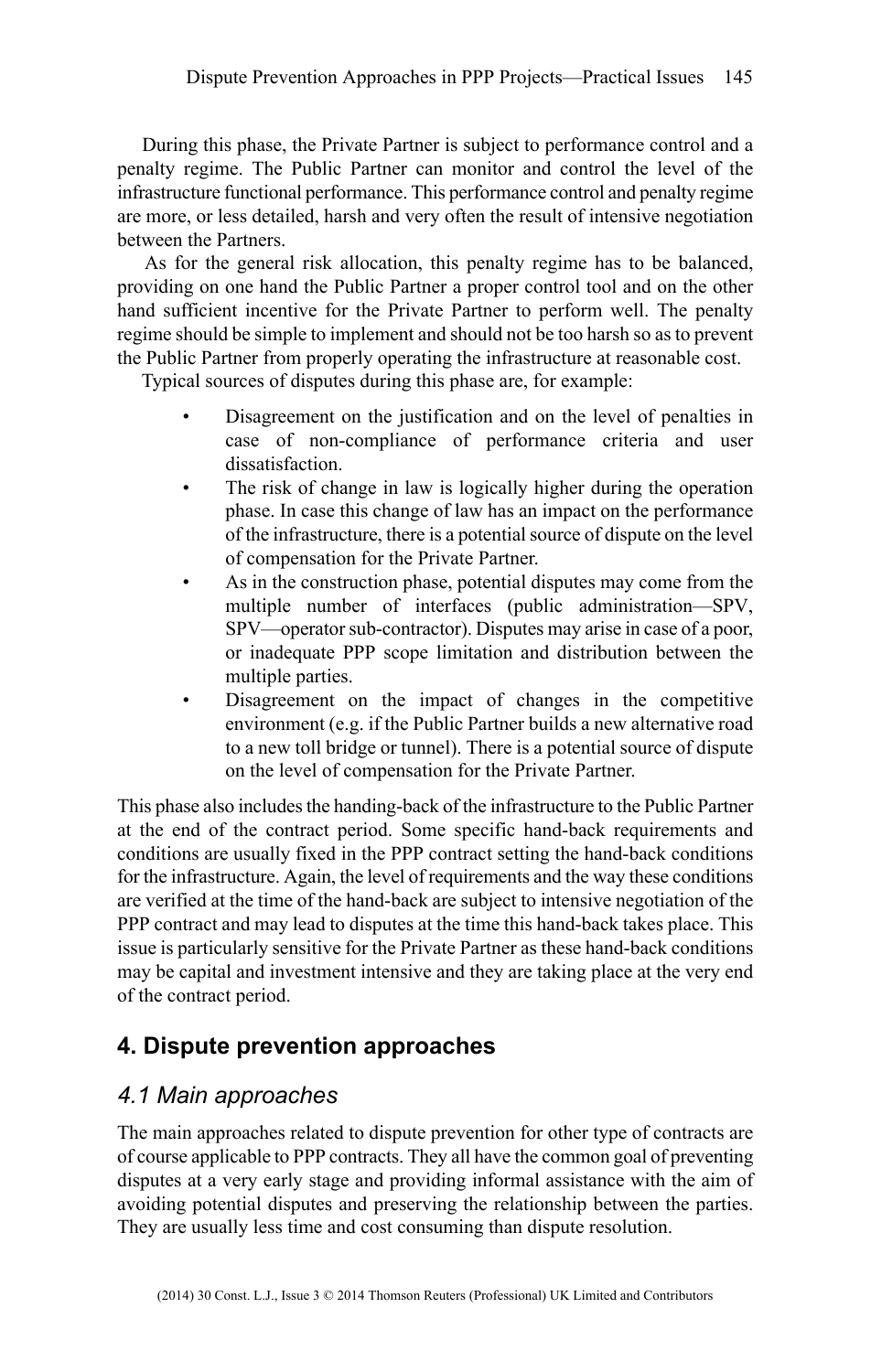These main approaches include partnering, claims appeals committees, early neutral evaluation and Dispute Boards, which may not only serve the purpose of resolving but also preventing disputes.

#### *4.2 Partnering approach*

The partnering approach consists of having formal and periodical meetings during the implementation phase of the contract. In the case of a PPP contract, these periodical meetings would also be held during the operation and maintenance phase, but at a reduced frequency.

The aim of this method is to maintain an on-going dialogue and improve communication between the parties, the rationale being that it is more efficient to discuss problems, disagreements and causes of dissatisfaction as soon as they appear, in order to avoid affecting the relationship between the parties. In the case of a PPP contract because it is of a long-term nature, not damaging the parties' relationship becomes even more important.

From a practical point of view, these meetings involve senior management of the parties. In an initial meeting at the very beginning of the contract, a mutual understanding of the concept of partnering is established and procedures to resolve critical issues are decided. At the conclusion of this workshop, a "partnering charter" is drafted and signed by the parties. The meetings between the parties are usually chaired by a neutral person and should take place at regular intervals.

#### *4.3 Claims appeals committees*

The method is frequently used in the construction industry. Because PPP contracts are long-term contracts, this method is also suitable for PPP projects.

The main function of this committee consists of reviewing disagreements or potential conflicts which could not be solved at lower management levels.

A committee is constituted by senior executives of the parties who are not directly involved in operational matters of the contract, either in the construction or in the operation and maintenance phase in the case of a PPP project. In this way, the committee has a more distant and objective view of potential issues which could lead to disputes. This "broader" view should increase the chances of resolving issues and agreeing on pragmatic solutions.

The procedure for a claims appeals committee (which is a standing body) may be formal and structured. They may also involve the exchange of written reports. This committee has the advantage of being faster in decision making, having lower cost and being more flexible, while decisions remain within the control of the parties.

#### *4.4 Early neutral evaluation*

This ad hoc procedure aims to evaluate important issues of fact or law during the execution of the contract. It makes sure that a recognised expert (or a panel of experts, if needed) is jointly appointed by the parties. The evaluation produced by the expert would be based on fact findings and provide concrete solutions and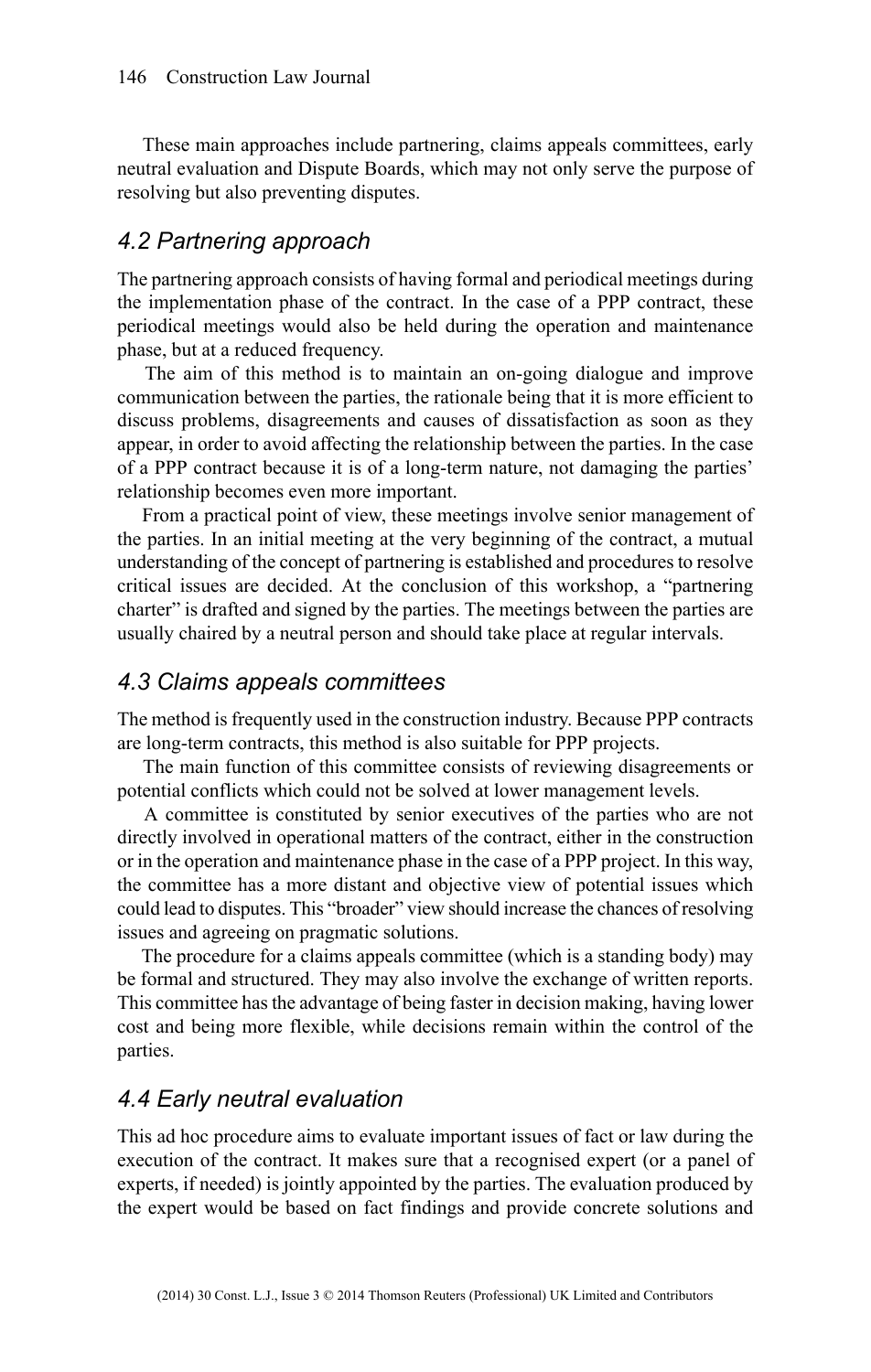recommendations according to an independent neutral view. The professional experience of the expert is therefore essential to this dispute prevention method.

The expert's evaluation is set out in the form of a report, including conclusions and recommendations, which are not binding on the parties. This method has the advantage of being relatively low cost, and is usually faster and simpler.

## *4.5 Dispute boards*

Project contracts for large infrastructure projects often establish standing boards composed of experts appointed by both parties: Dispute Boards (DBs). DBs are boards with one or three members which settle claims and differences as they arise during the execution of the contract by issuing recommendations or opinions.

DBs may not only serve the purpose of resolving disputes, but also preventing them:

- DB procedure foresees regular site visits and meetings, which enable the DB members to stay conversant with the project and the parties to submit any issues to the board.
- Disagreements or differences may be submitted to the DB at an early stage, increasing the chances that it does not become a dispute.
- DBs may provide for informal assistance, if requested by both parties. This assistance will favour dispute prevention.
- These regular site visits and meetings improve the communication and develop confidence between the parties.
- Opportunity is given to the parties to settle their differences in a mood of co-operation.
- Parties and DB members get to know and trust each other.

## **5. Dispute prevention in PPP projects**

## *5.1 Overall context*

The potential dispute sources analysis (section 2 above) shows that some of these potential sources under a PPP contract are comparable with other forms of more conventional contract (turnkey contracts, design and build contracts, and so on).

Although PPP contracts are more complex because of their multi-parties and multi-goals structures, overall some of their features will improve dispute prevention.

The following review of the dispute prevention approaches for PPP projects does not intend to be exhaustive but aims to provide some initial thoughts on these approaches based upon practical experience of several PPP projects

## *5.2 Project validation before implementation*

Following the features of PPP contracts described earlier, because of the long-term commitment, the PPP project undergoes an intensive validation and review during its development phase before contract award. This intensive verification favours the project knowledge and risk assessment, stimulating a better identification and evaluation of potential sources of disputes.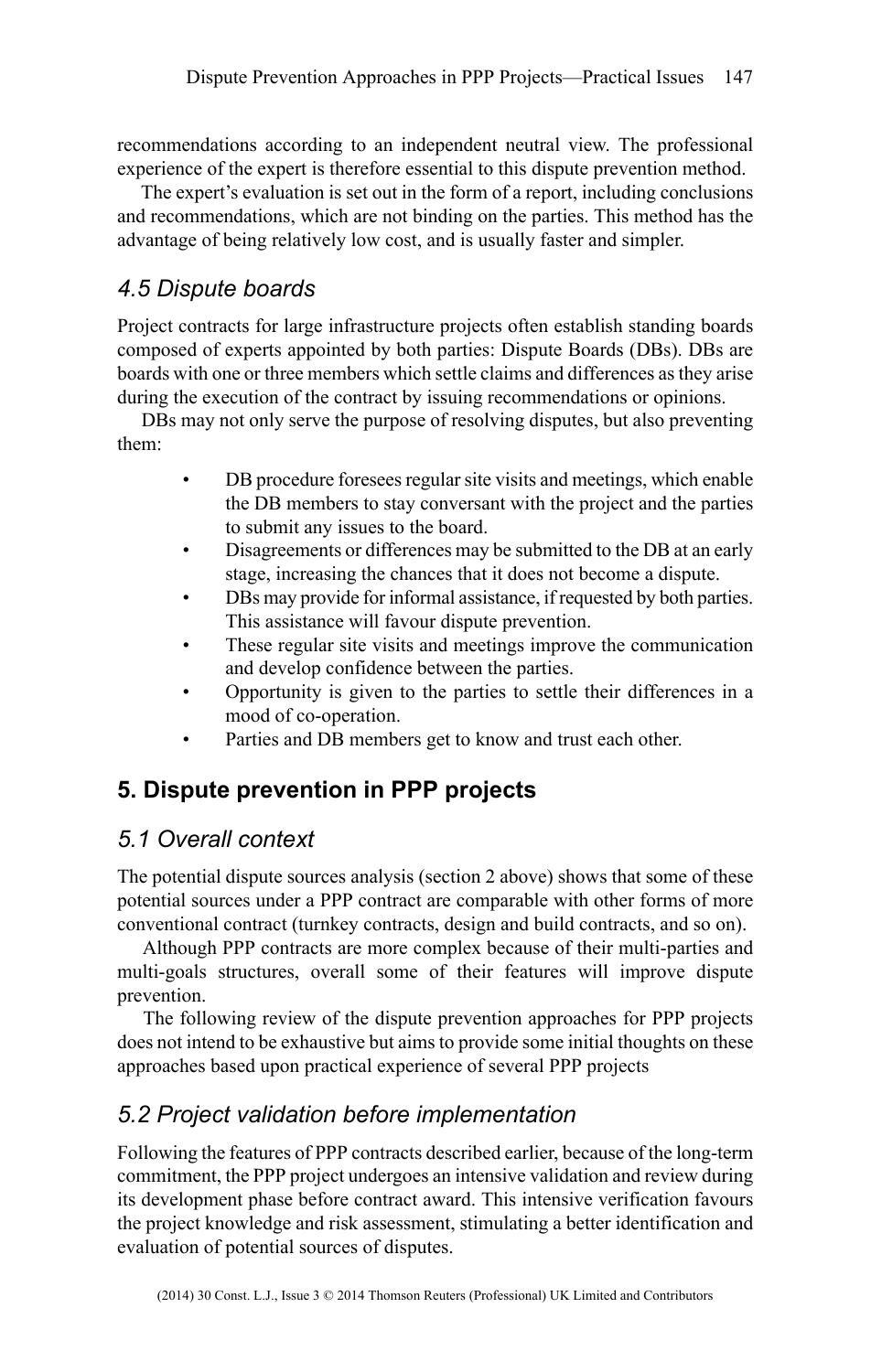These in-depth verifications include the following processes:

#### • **The project risk analysis:**

The Private Partner performs an in-depth risk analysis for all phases during the entire project contract period. This risk analysis includes risk identification, risk potential impact evaluation (risk occurrence probability and risk cost impact) and the search for risk mitigation measures. Based upon this analysis, the Private Partner develops some downside and pessimistic scenarios in order to anticipate potential difficulties, while at the same time evaluating the impact of these scenarios on the feasibility of the PPP project.

#### • **The project optimisation/competitive dialogue:**

Because of its life cycle nature, the project will undergo a project optimisation process. This process favours a deeper review by the Private Partner of the project, while identifying areas of potential optimisation and risk. In case the bid process includes a competitive dialogue (see section 2 above), this will also favour a deeper review of the project not only by the Private Partner but also by the Public Partner who is party to these competitive dialogues. The competitive dialogue is usually a two to three step process, where the project is at each step optimised and again scrutinised in detail by both Partners.

• **Financial institution/lenders involvement:**

The Private Partner in a PPP contract commits to provide the project finance. Typically, the Private Partner will bring 10 to 20 per cent of project equity, while the lenders will bring the rest in the form of loans to be paid back. This means that in addition to the previous verification process, the project will undergo a fully independent due diligence managed by the lenders and performed by its advisors. This due diligence usually includes all aspects of the PPP project (legal, technical and commercial). This process will provide an additional comfort in identifying and verifying any project risk and critical aspects.

#### • **Project rating:**

In case the project financing will be done through a bond, the investment institution will require a bond rating. Again, the PPP project will undergo a full and exhaustive due diligence required by the institutions guaranteeing the bonds.

## *5.3 The partner's close co-operation*

The PPP contract features described earlier (close co-operation between the Partners, long-term contract, life cycle consideration and so on) coupled with usually high contract volumes (several hundred million euros) and the fact that usually strategical infrastructures are involved (such as roads, rails, hospitals, prisons, schools, etc.), brings more or less naturally the PPP contract Partners to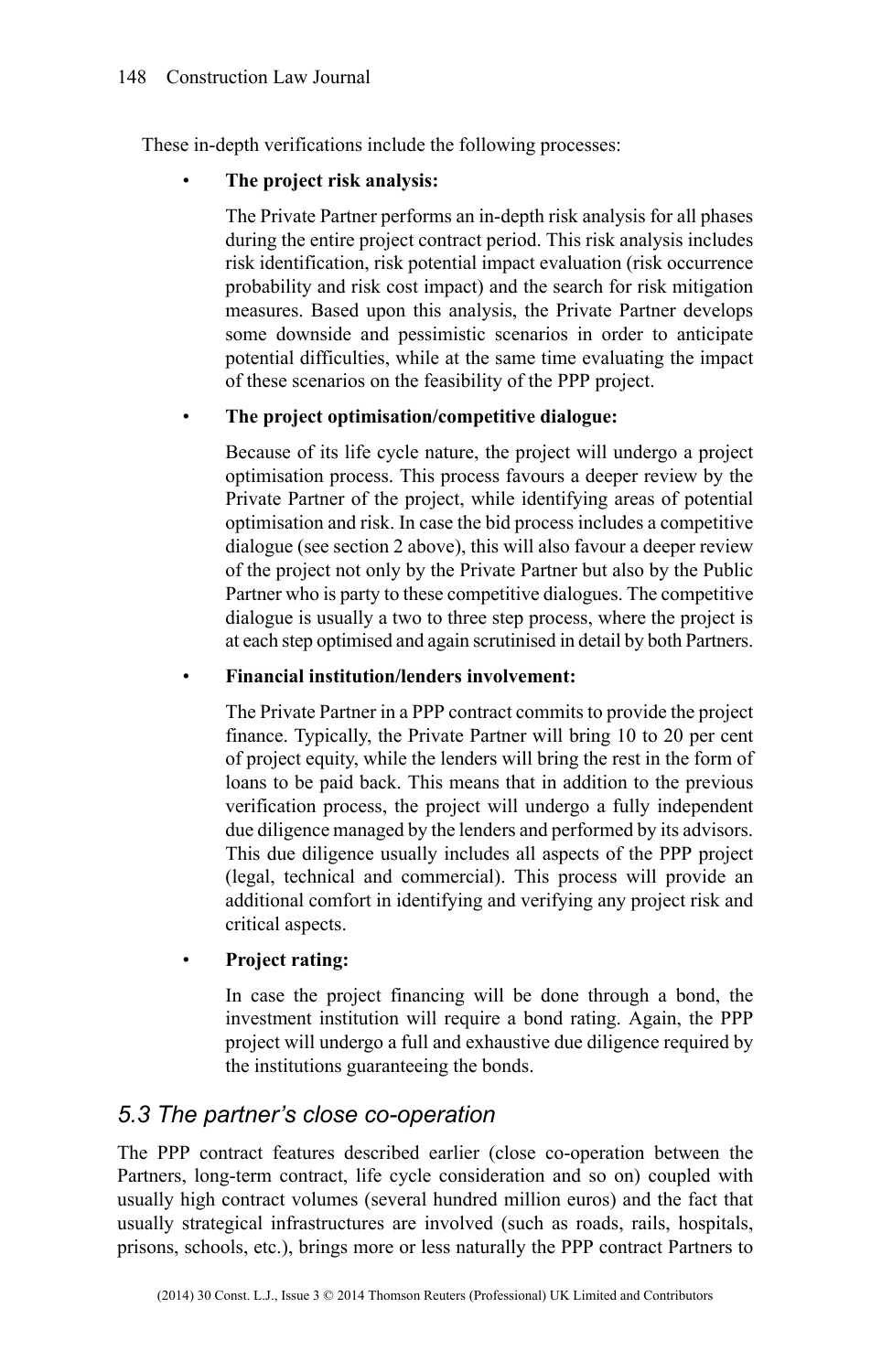find pragmatic and acceptable solutions in case of disagreement. This is a very strong incentive to dispute prevention in PPP projects.

This brings us back to what has been experienced for the past 30 years. Disputes can be reduced, solved, or prevented simply by a better communication between the contract parties. This is of course not specific to a PPP contract. But the simple fact that the Partners are "married" on a long-term basis for a project which is usually of critical or strategical importance definitely favours and stimulates the communication between the Partners.

Particularly in the case when the PPP procurement procedure includes a competitive dialogues process, the Partners learn from the very beginning to communicate and to work very closely together. This process can usually last for a period of one to three years before contract award and provides the opportunity to develop confidence between the Partners.

## *5.4 Contract guarantees and penalty regimes*

PPP contracts, as with other contracts, include a series of guarantees which have to be provided by the Private Partners during all phases of the project (financial close/implementation phase, construction phase, operation and maintenance phase). Considering the typical PPP contract volume these guarantees can rapidly amount to several hundred million euros.

PPP contracts will include for these phases some guarantees and penalty regimes which will run during the whole contract period, including the hand-back period at the very end of the contract period. Because of the long-term nature and the guarantees running during the whole contract period, the Private Partner is encouraged to find pragmatic solutions in case of disagreement with the Public Partner.

The following review of guarantees provides a sense of what level of guarantees is expected from the Private Partners:

- construction performance bond: 5 to 15 per cent of construction volume;
- construction delay penalty : up to 5 to 10 per cent of construction volume;
- cap (financial) on liability for the construction scope: 25 to 40 per cent of construction volume;
- operation and maintenance (O&M) performance guarantee: 3 to 6 months of O&M fee;
- O&M penalty regime: 2 to 10 per cent of O&M fee;
- cap (financial) on liability for the O&M scope: 12 to 18 months of O&M fee;
- hand-back guarantee: 2 to 5 per cent of initial construction volume.

The Public Partner may also have to provide some guarantees to balance certain risks. For example, in road projects, the Public Partner may have to provide a minimum traffic/revenue guarantee.

But practical experience shows that the major incentive for the Public Partner to prevent, or resolve in a pragmatic way potential disputes is the Public Partner's own reputation and credit rating. Any contract breach or "misbehaviour" would